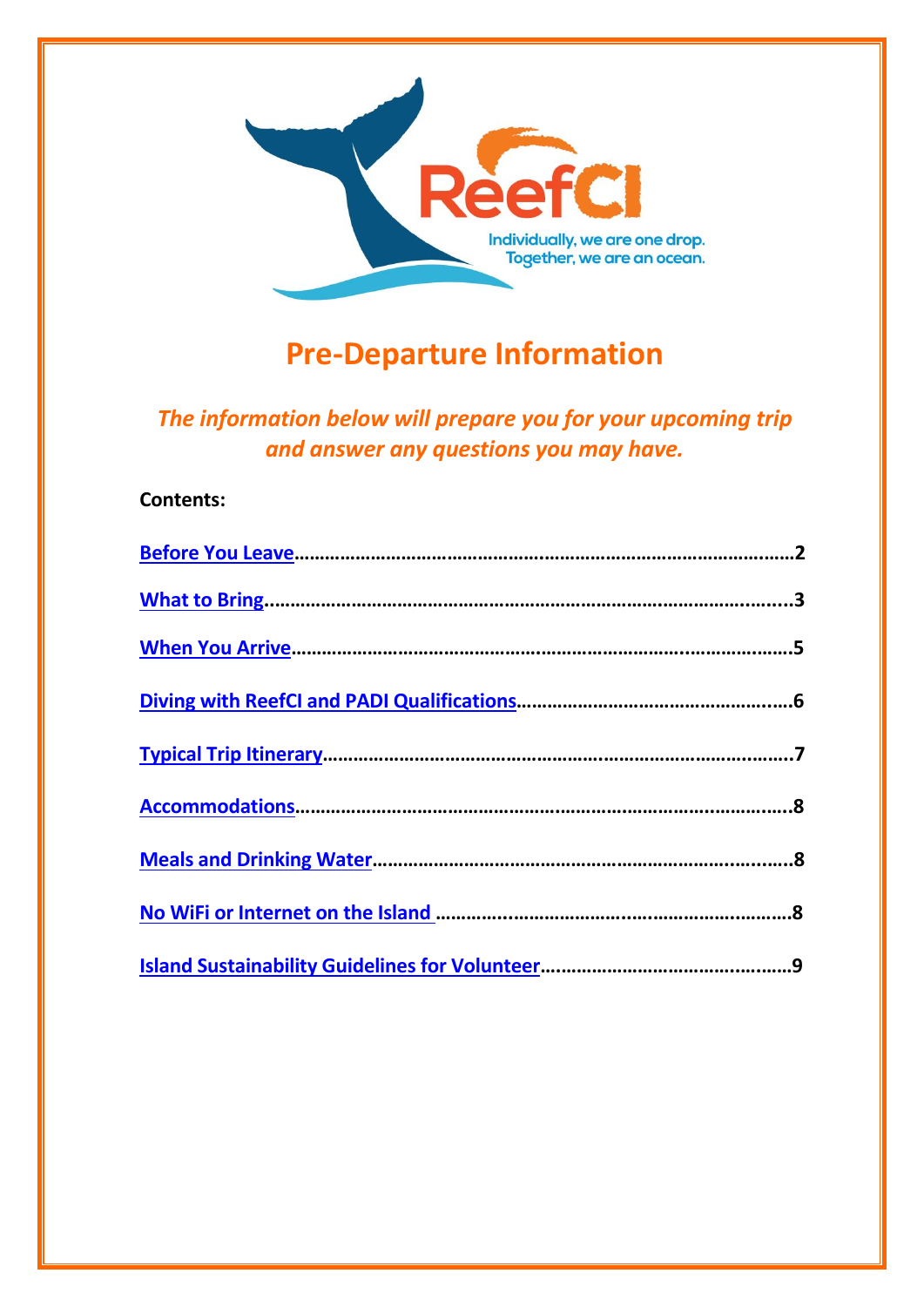

# **Before You Leave**

### <span id="page-1-0"></span>**Passports and Entry Visas**

Check that your passport is valid – it takes time to apply for a new one! For American, British, and Canadian passports there are no special visa requirements for trips up to 1 month. Click [here](https://immigration.gov.bz/visa/visa-who-qualify/) to verify if you need a visa to visit Belize. For stays longer than 30 days, passports can be extended locally for around \$25 USD per month.

# **Your Scuba Certification Card is Required to Dive with ReefCI**

In order to participate in our program, you must be a certified scuba diver or be taking the PADI open water certification course with us on the island. You must bring your scuba certification card (or a copy of it) with you to the island for verification. ReefCI accepts all scuba certification agencies including PADI, SSI, BSAC, NAUI, SDI, and several others. If you are taking the PADI open water certification course with ReefCI on the island, this card requirement does not apply to you.

### **Vaccinations and Protection**

There are currently no vaccination requirements for Belize. However, it is a good idea to be up-todate on all vaccinations before you leave home – including the Covid-19 vaccination.

### **Travel and Dive Insurance**

Travel and dive insurance is **highly recommended** but not required. Should boat transport to the island or diving not take place due to a force majeure event (hurricanes, tropical storms, bad weather, natural disaster, rough/unsafe sea conditions, or unforeseeable circumstances, money will **not** be refunded. ReefCI highly recommends travel insurance that covers force majeure events as they can and have forced ReefCI to cancel trips for safety reasons. We strongly recommend DAN Trip [Insurance.](https://apps.dan.org/trip-insurance/?rc=2992125) The cost is minimal but it will save you hundreds of dollars if a cancelation takes place.

Dive insurance is not covered under the DAN Trip Insurance above. Dive insurance covers dive accidents including decompression illness, accidental death and dismemberment, permanent and total disability and the medical costs associated with these types of accidents. We recommend [DAN Dive Insurance,](https://apps.dan.org/scuba-dive-insurance/?rc=2992125) it is optional; however, it is the best way to protect yourself when it comes to dive accidents and the high costs associated with treating them.

**In the unlikely event of a serious diving accident that requires immediate life-saving medical attention please note that the nearest hyperbaric chamber and hospital is approximately 1 hour away in San Pedro, Ambergris Caye by helicopter evacuation.** *Divers are responsible for the cost of an emergency helicopter airlift (approximate cost 15,000 USD), so we highly recommend divers insurance.*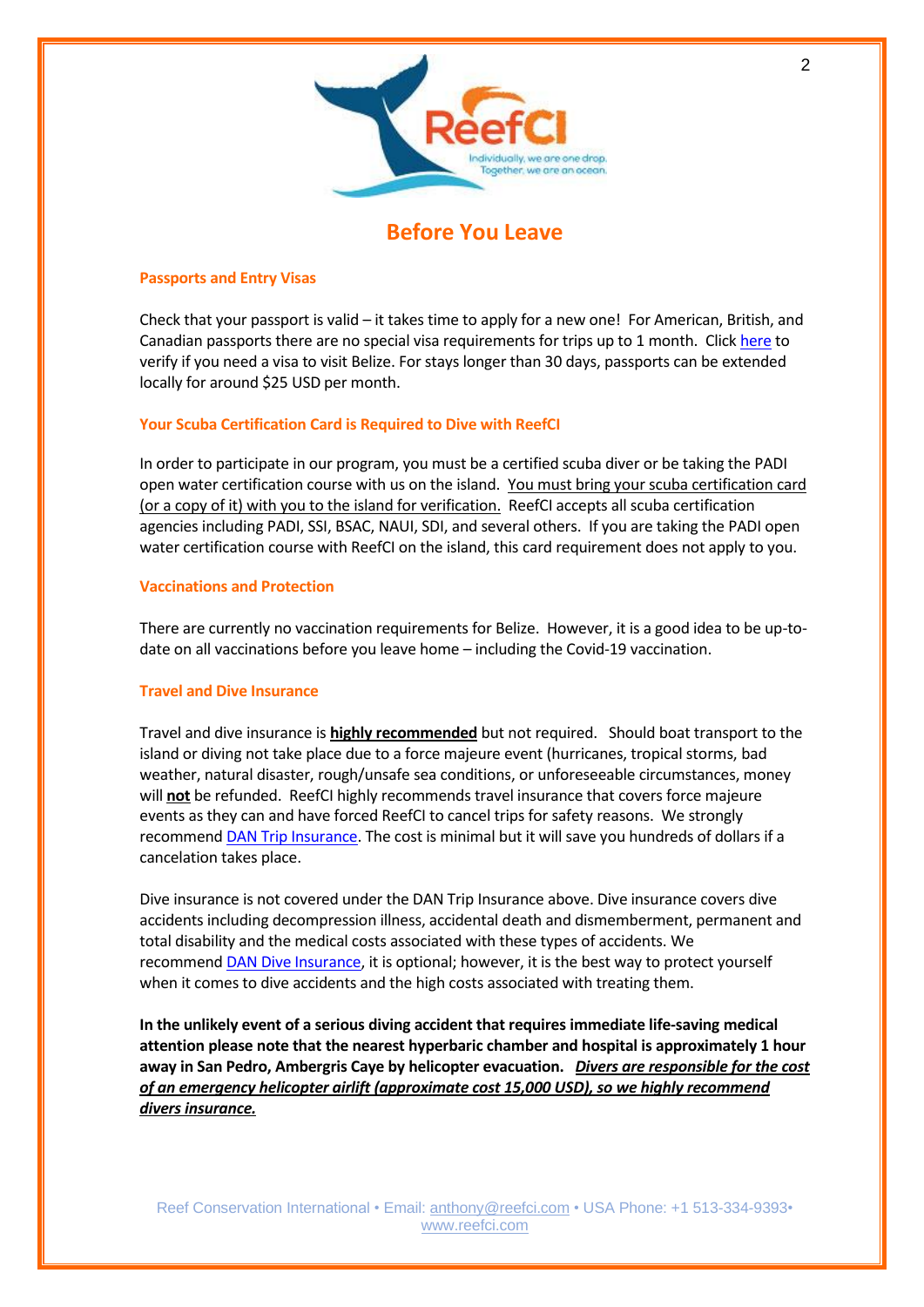

# **What to Bring**

### <span id="page-2-0"></span>**Non Reef-Safe Sunscreen Banned from our Island**

Non reef-safe sunscreen is banned and not permitted on our island. All volunteers must bring only reef-safe sunscreen. On average 14,000 tons of sunscreen slide off of humans and onto the world's coral reefs each year, exposing these gorgeous underwater ecosystems to chemicals that kill them. The science is irrefutable, chemicals in sunscreen (most notably oxybenzone and octinoxate) kill developing coral, increase the bleaching of coral, and damage the developing polyps. Hence, only reef-safe sunscreen/block is permitted on the island.

### **Recommended Reef-Safe Sunscreens on the Market**

- Badger SPF 30 Unscented Sunscreen Cream
- Stream2Sea SPF 30 Mineral Sunblock
- Thinksport SPF 50 Sunscreen
- All Good SPF 30 Sport Sunscreen Lotion
- Coral Safe All Natural Biodegradable Sunscreen
- Sun Bum Reef Friendly Ingredients Sunscreen
- Raw Elements SPF 30 Certified Natural Sunscreen

**Unfortunately, there are no places in Belize to buy reef-safe sunscreen. So, it's important you get it before your trip departure.**

# **What to Bring for Diving**

**You must bring your own dive mask, booties, fins, and wetsuit. It is very important that you bring these items or you will not be able to dive!** There are no reliable places in Placencia, Belize to buy or rent these items; therefore, it's important you have them prior to your trip departure. We do not provide dive computers since almost all of our volunteering dives and conservation efforts are at depths less than 18m/60ft. However, a dive computer is mandatory for any diver that wants to dive deeper than 18m/60ft or for those taking the PADI Advanced Open Water certification course with us.

We provide the rest of your dive gear – BCD's, tanks, regulators, and weights for a \$30 USD per week dive gear rental fee. You are welcome to bring your own dive gear if you prefer. Anyone wishing to participate in our optional night dives MUST bring their own dive light/torch. Please note that in order to participate in our night dives one must be a certified advanced diver.

### **Dive Gear Recommendations**

We understand for beginners and novices that it can be overwhelming when it comes to all the choices for dive gear. No worries - for our recommendations regarding wetsuits, dive masks, fins, and booties click **[here](https://reefci.com/dive-gear-recommendations-and-diving-questions/)** and our guide will make it easy and painless to find the right dive gear for you :)

Reef Conservation International • Email: [anthony@reefci.com](mailto:anthony@reefci.com) • USA Phone: +1 513-334-9393• [www.reefci.com](http://www.reefci.com/)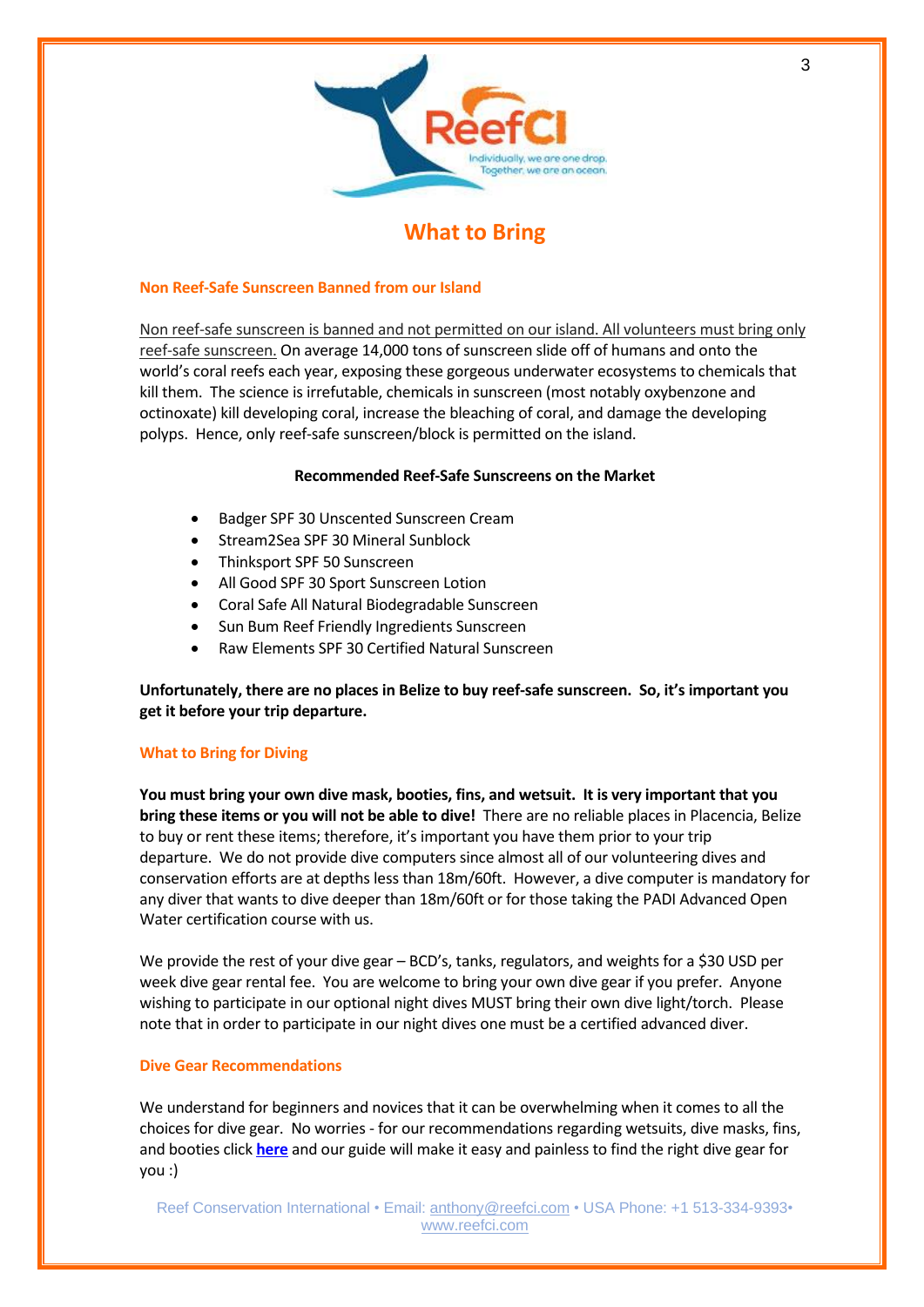

**Wetsuit Needed?** The surface water temperature is consistently around 80F/26C, but much cooler at depth so a 3mm wetsuit (full or shorty) is just about right for most people. However, it just depends on how much you feel the cold; some dive with just a rash guard while others always dive with a wetsuit. <u>I highly recommend bringing a 3mm wetsuit regardless of the time of year;</u> being cold while diving is no fun at all. It is reassuring to know you have one in case you need it.

I always dive in a full 3mm wetsuit year-round. I hate being cold and my 3mm full wetsuit always keeps me warm and happy  $\circled{e}$ 

# **What to Bring for the Trip in General**

- Lightweight waterproof jacket and pants. **Keep this handy for the boat journey, just in case of bad weather!**
- A dry bag or plastic bag to keep all your electronics dry during the boat ride and on island
- Reef safe sunscreen, sunglasses, hat, swimsuit
- Dive gear (see page above for required dive gear)
- Re-usable water bottle. There is plenty of purified water on the island. Stay hydrated!!
- Warm long pants and hoodie for the evenings (it can get chilly with the wind and diving)
- Towels (hand towel and a beach towel)
- Spray in hair conditioner to help conserve water
- Phones, computers, tablets, musical devices, games, books, playing cards for the evenings
- Your passport and scuba certification card

**Only bring biodegradable and phosphate free shampoos and soaps to the island such as Dr. Bronner's. It is not possible to buy these locally in Belize, so any donations at the end of our trip would be greatly appreciated.** 

### **Wish List**

**We always appreciate donations of new or spare items!! We are constantly in need of the following supplies:** 

- Reef-safe sunscreen
- Biodegradable and phosphate free shampoos and soaps
- Dive equipment donations (BCD's, regulators, wetsuits, fins, masks, torches, etc..)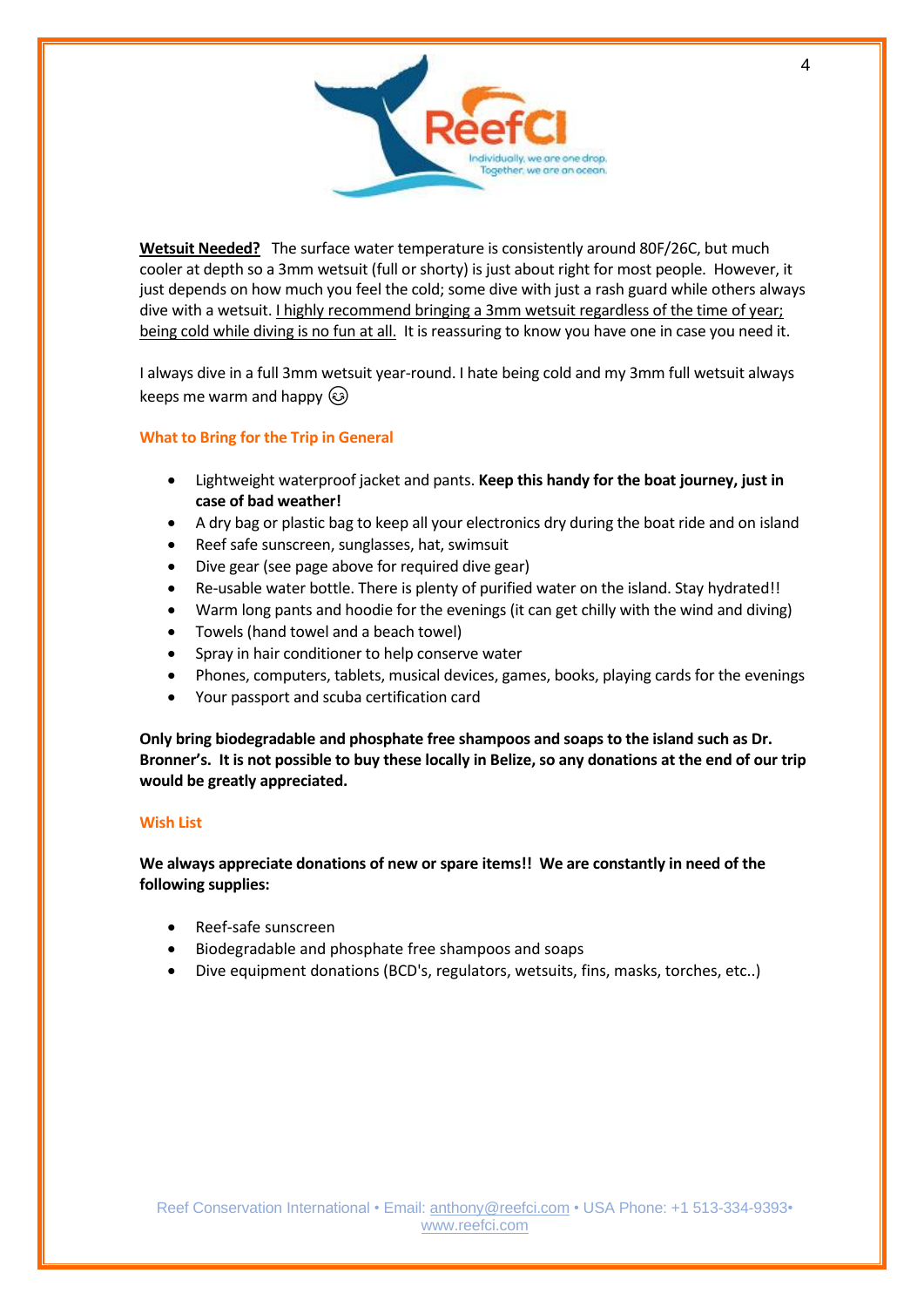

# **When You Arrive**

<span id="page-4-0"></span>Grab a taxi or arrange a ride with your hotel upon arrival at the Placencia Airport. Placencia is less than 10 minutes from the airstrip and a taxi is around \$10 USD into town.

- Almost all places (restaurants, hotels, bars, shopping) in Placencia village are within walking distance
- Most of the hotels have Wi-Fi
- There are laundry facilities in town
- For camera/mobile phone chargers etc, you will need a USA 2-pin power adapter. Voltage is 110V

### **Money & Exchange**

The currency of Belize is the Belizean dollar (BZE) which is a 2 to 1 exchange rate with the US dollar. US dollars are accepted everywhere in Belize – which makes things very convenient and easy when making purchases. There is absolutely no need to exchange notes for foreign currency. All prices at restaurants and other local establishments are listed in Belize dollars (BZE) but all establishments happily take US dollars as payment. So, a 4 BZE hamburger is 2 USD or a 10 BZE souvenir is 5 USD - just remember 2:1 ratio. U.S. and Belizean dollars are accepted everywhere in Belize.

There are several banks in Placencia where you can access funds via ATM, debit, or credit card.

**Please Note: Credit card payments will only be accepted for products and services while on the island. ReefCI does NOT accept cash due to counterfeit and currency exchange issues. Make sure to have your credit card with you on the island.** 

**Tips for ReefCI staff are not included and are always appreciated!**

### **Prepare for the Boat Ride to the Island**

The boat ride out to the island on Monday morning takes about 1 to 1.5 hours depending on ocean conditions. **Make sure your phones, computers, tablets, and other electronic devices are secured in a waterproof dry bag or plastic bag as luggage can get wet depending on the weather or ocean conditions. Make sure you apply a high factor reef-safe sunscreen prior to the boat ride if the sun is out. Getting sunburnt on the first day is no fun!** 

### **Drugs and Alcohol**

Drugs, including marijuana, are illegal in Belize. The police are very strict and will arrest you for the smallest quantity. **ReefCI operates a strict no drug policy. Drugs are not allowed on the boat or the island. ReefCI reserves the right to immediately dismiss any volunteer violating the policy without a refund.** Alcohol is available on the island for an additional cost. Legal drinking age in Belize is 18 years old.

Reef Conservation International • Email: [anthony@reefci.com](mailto:anthony@reefci.com) • USA Phone: +1 513-334-9393• [www.reefci.com](http://www.reefci.com/)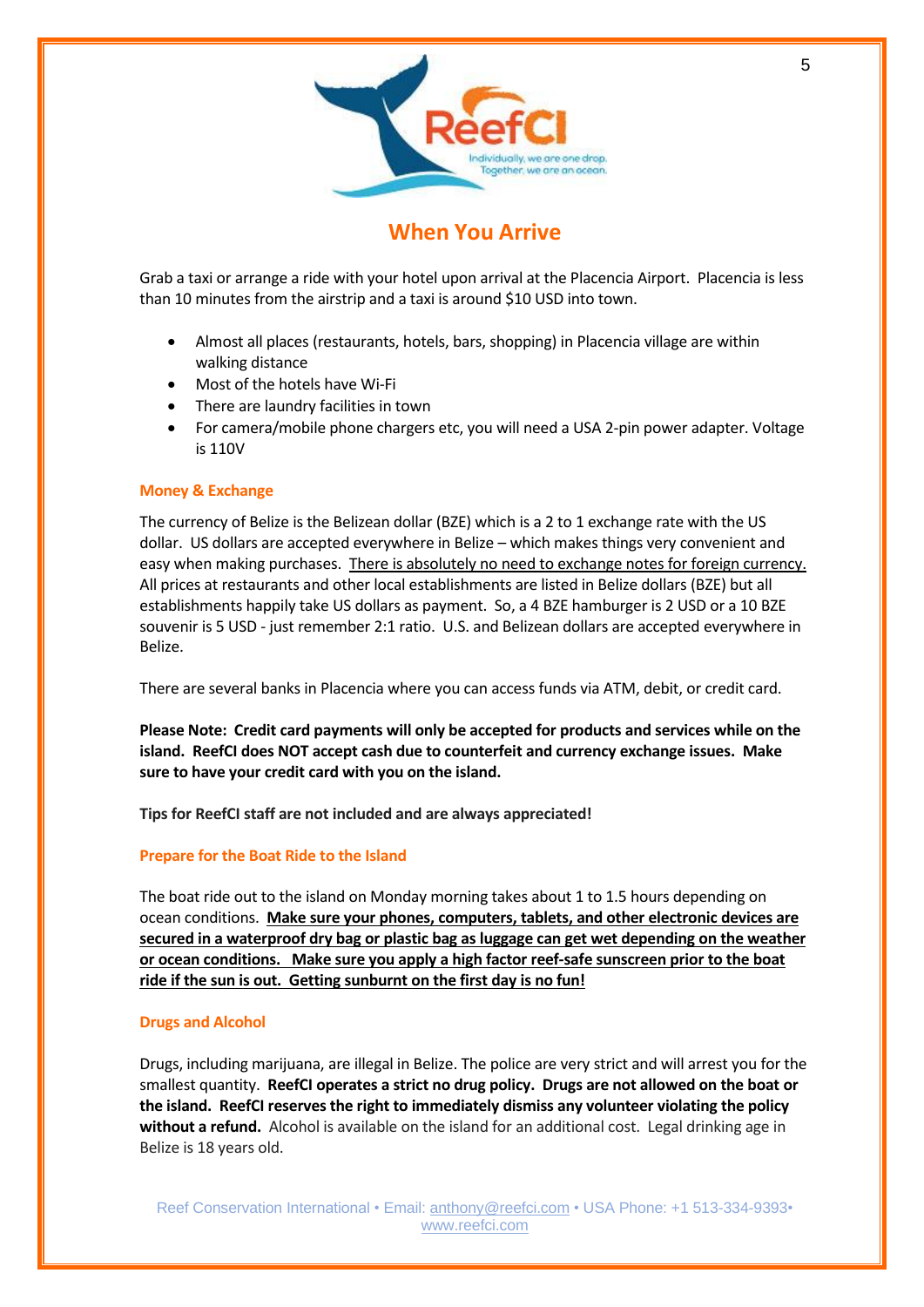

# **Diving Certification with ReefCI and PADI Qualifications**

<span id="page-5-0"></span>In order to participate in the ReefCI program, you must be a certified scuba diver or be taking the PADI open water certification course with us on the island

# **Getting Your PADI Open Water Certification with ReefCI**

In order to be scuba certified, you must complete the PADI eLearning portion of your PADI open water certification course before your arrival. PADI is the world's leading scuba diver training organization that governs and regulates scuba standards and diver certifications. With PADI's online eLearning, you will complete the classroom/theory portion of your open water course online before your arrival. PADI charges around \$200 USD for the eLearning and the cost is paid to PADI via their website. **You must clic[k here](https://apps.padi.com/scuba-diving/elearning/?irra=27096) to register for PADI's online eLearning and complete it before your arrival**. This link will affiliate you with ReefCI and lets us know you are registered and taking the course with us. After completing the eLearning, you must print out your eRecord (or snap a picture of it on your phone) and bring it with you to the island for our instructors. Once on the island, you will complete the required in-water training portion of the course with ReefCI, which takes 3 days in the water. ReefCI charges \$225 USD to complete the required in-water training portion of the PADI open water certification course.

# **PADI Certification Courses Offered on the Island**

If you are already a certified diver, we understand that it may have been a while since your last dive and you might be a bit apprehensive. No worries, we always do a shallow shore dive as a refresher for the first dive on Monday. Your existing diver certification will mean you jump right into our conservation programs and dives on day one.

We have many dive courses available to help you develop your scuba and marine conservation skills while on the island volunteering with us. Below is the price our program charges for each PADI certification course and how long it will take you to complete the certification course on the island.

# PADI Certification Courses Offered on the Island

- PADI Open Water Certification \$225 USD (3 days)\*
- PADI Advanced Open Water Certification \$275 USD (3 days)\*
- PADI Rescue Diver Certification \$325 USD (1 week)\*
- PADI Dive Master Certification \$750 USD (4 week minimum stay)\*

# PADI Specialty Certification Courses Offered on the Island

- PADI Specialty Course: Invasive Lionfish \$175 USD (2 days)
- PADI Specialty Course: Coral Reef Conservation \$175 USD (3 days)
- PADI Specialty Course: Fish Identification \$175 USD (2 days)
- PADI Specialty Course: Deep Diver \$175 USD (3 days)
- PADI Specialty Course: Emergency First Response \$175 USD (2 days)\*
- PADI Specialty Course: Underwater Photographer \$250 USD (2 days)\*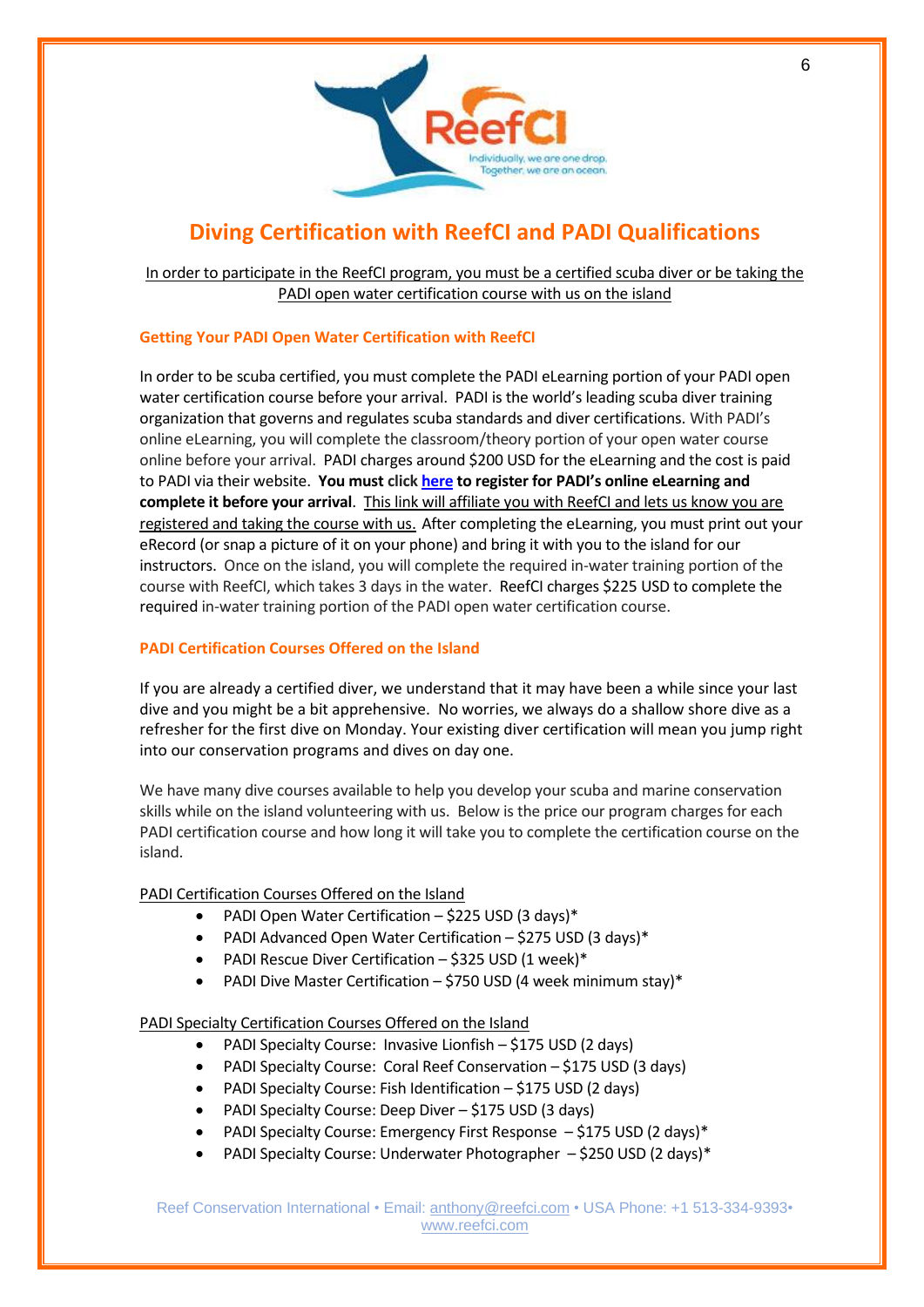

**\*Please Note:** The PADI Open Water, Advanced, Rescue, Dive Master, Underwater Photographer, and Emergency First Response courses require the PADI eLearning prior to arrival which is an additional cost paid to PADI. All other courses do NOT require the PADI eLearning prior to arrival. You must be a fully certified open water scuba diver before taking any PADI specialty courses.

Click [here](https://reefci.com/diving-certification-courses-and-general-diving-questions/) to learn more about taking a dive certification course with ReefCI and find the answers to our frequently asked diving questions.

# **Typical Trip Itinerary**

<span id="page-6-0"></span>Each week/day will differ but you will be helping and participating in the following areas:

- **Invasive Lionfish:** Spearfish to remove this destructive invasive species that is destroying native coral reef ecosystems.
- **Marine Conservation Education:** Learn about coral reefs and marine animals and discover how we can protect our oceans and reefs.
- **Biodiversity Identification Dives:** ID dives (fish, sea turtles, sharks, invertebrates, coral) to increase one's knowledge and understanding of reef ecosystems.
- **Beach Clean-ups:** Weekly beach and island trash/plastic removal on islands of the Belize Barrier Reef.

Depending on the season and length of stay you might not take part in all of these activities above but it is a good bet that you will experience most of them.

# **Marine Conservation Education Program Schedule and Weekly Itinerary**

All new arrivals to the island will complete week 1 schedule while on the island. Those who are with us as rollovers (volunteers with us multiple weeks in a row) will be on our cycle two, three, and four schedules. Please click on the links below to see each detailed weekly schedule that includes dives, conservation presentation topics, and meals.

- [Marine Conservation Education Program](https://fh-sites.imgix.net/sites/439/2020/10/15210900/Marine-Conservation-Program.png)
- [Week 1 Schedule/Itinerary](https://fh-sites.imgix.net/sites/439/2020/10/31204633/Week-1-Schedule.png)
- [Cycle 2 Schedule/Itinerary](https://fh-sites.imgix.net/sites/439/2020/11/06203840/Cycle-2-Schedule.png)
- [Cycle 3 Schedule/Itinerary](https://fh-sites.imgix.net/sites/439/2020/11/06203852/Cycle-3-Schedule.png)
- [Cycle 4 Schedule/Itinerary](https://fh-sites.imgix.net/sites/439/2020/11/06203902/Cycle-4-Schedule.png)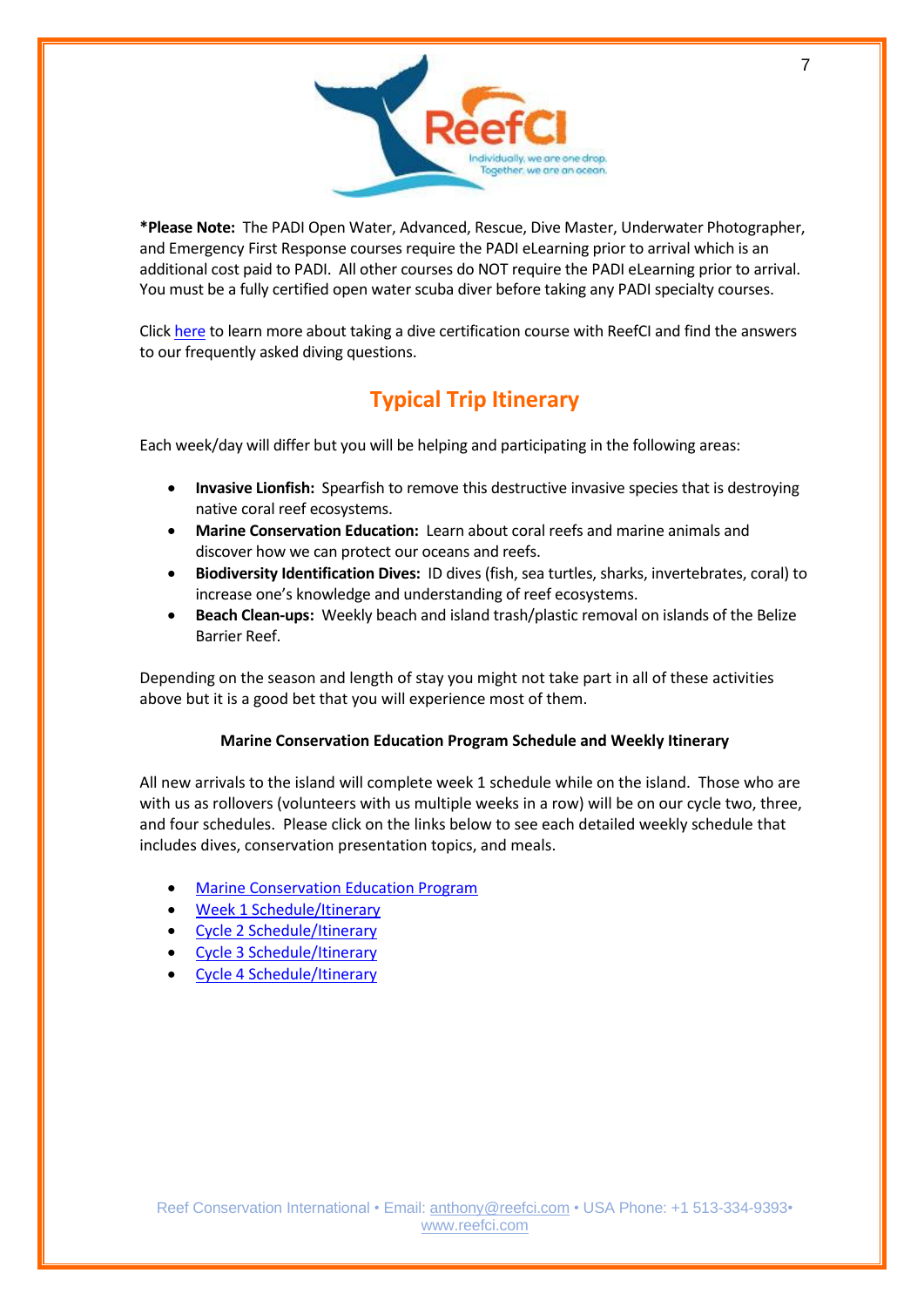

# <span id="page-7-1"></span>**Accommodations**

<span id="page-7-0"></span>Accommodations are basic but clean and comfortable and can best be described as hostel-like. If you are expecting or wishing a 5-star resort then our island is not for you. The location of our island however is 5 stars as every room has incredible views of the Caribbean Sea! Imagine waking up to the sound of lapping waves and a spectacular Belizean sunrise! Our large main cabana building houses couples, families, groups, and singles. We also have individual single cabanas that surround the island. Bathroom and shower facilities are shared by all. We do not have air conditioning on the island as the strong trade winds provide a continuous cooling breeze. However, rooms can occasionally become stuffy so all rooms have fans if needed. Take a peek at our accommodations on our website [here.](https://reefci.com/island-accommodation/)

# **Meals and Drinking Water**

All meals and drinking water are provided for you while on the island. Soda and alcoholic drinks are available at an additional cost. On the weekends, guests are responsible for their own meals and accommodations on the mainland in Placencia.

As an environmental conservation organization, we try to be as eco-conscious and sustainable as possible. According to scientists, a plant-based diet is the single biggest way to reduce your impact on the planet. Meat production affects not only climate change emissions, but also freshwater and land use, as well as water and air pollution.

**Since avoiding meat is the single biggest way to reduce your environmental impact on the planet, ReefCI strives to provide a mostly plant diet based with protein sources from the ocean (invasive lionfish). Thus, eating invasive lionfish is a win-win for the environment!! If you require a diet high in protein, we recommend bringing protein bars to supplement your diet.**

All dietary requirements are catered for (food allergies, vegan, vegetarian, no seafood, dairy, tree nuts etc). We have vegans, vegetarians, pescatarians, gluten free eaters, diabetics, and nut allergy volunteers that come to the island every year and our chef is quite accustomed to meeting the needs of our volunteers. Don't worry, we will make sure your dietary needs are met.

# <span id="page-7-2"></span>**No WiFi or Internet on the Island: Blissfully Disconnected**

We have no internet or cell phone service on the island. The location of our island is very remote and too far from the mainland of Belize to receive a cell signal or internet service. We do have a satellite phone but it is only used by staff for emergency situations. There is no WiFi in nature, but I promise, you will find a better connection. Relax, unplug, breathe deep, and immerse yourself in the tranquility of the ocean and find your connection with nature.